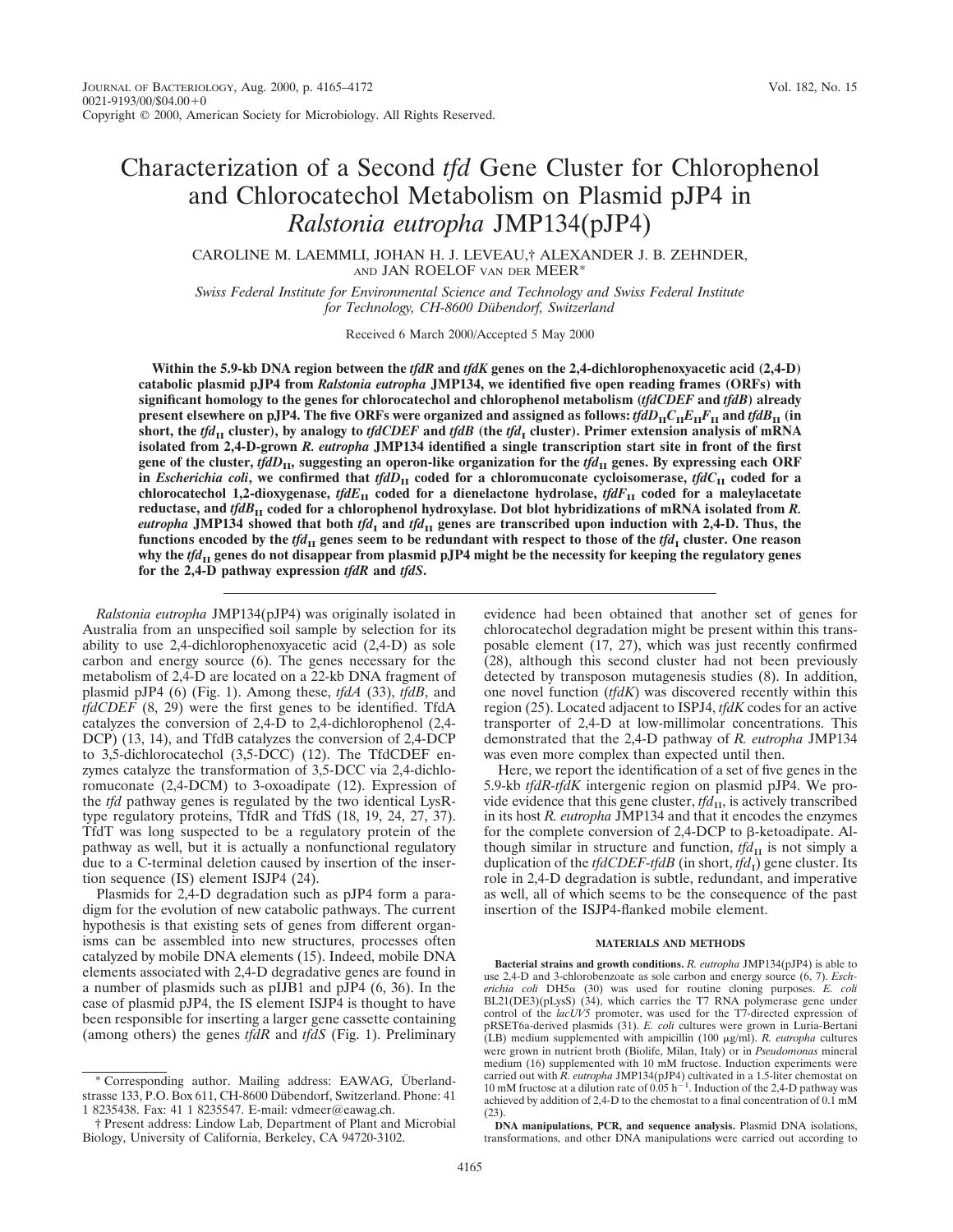

FIG. 1. (A) Overview of the steps in 2,4-D degradation. Enzymes catalyzing the different conversion steps: TfdA, 2,4-D  $\alpha$ -ketoglutarate dioxygenase; TfdB<sub>(II)</sub>, chlorophenol hydroxylase; TfdC<sub>(II)</sub>, chlorocatechol 1,2-dioxygenase; TfdD<sub>(II)</sub>, chloromuconate cycloisomerase; TfdE<sub>(II)</sub>, dienelactone hydrolase; TfdF<sub>(II)</sub>, (chloro)ma-<br>leylacetate reductase. (B) Organization of the represents noncoding DNA regions of pJP4. The rectangle between *tfdK* and *tfdT* represents the IS element ISJP4; black triangles depict the inverted repeats (not to scale). Positions of promoters regulated by TfdR(S) are indicated above the gene structure. All sites of the restriction enzymes *Bam*HI and *Eco*RI are indicated. Not all positions of the other depicted restriction enzymes are given. Abbreviations not given in the text: CDL, *cis*-DL; CMA, chloromaleylacetate; MA, maleylacetate; OA, 3-oxoadipate.

established procedures (30). Restriction enzymes and other DNA-modifying enzymes were obtained from Amersham Pharmacia Life Science (Cleveland, Ohio) or GIBCO/BRL Life Technologies Inc. (Gaithersburg, Md.) and used as specified by the manufacturer. Oligonucleotides for the PCR were obtained from Microsynth GmbH (Balgach, Switzerland). PCR mixtures contained 200 pmol of each primer per ml, 20 mM Tris-HCl (pH 8.4), 50 mM KCl, 0.05% (vol/vol) W-1, 2 mM MgCl2, 0.25 mM each deoxynucleotide, and 30 U of *Taq* DNA polymerase (Life Technologies). DNA sequencing was performed on double-stranded DNA templates with a Thermo Sequenase cycle sequencing kit with 7-deaza-dGTP (Amersham). For sequencing of the  $tfd<sub>II</sub>$  gene cluster, suitable overlapping subclones were generated for use as templates in sequencing reactions. Primers for sequencing were labeled with fluorescent dye IRD-800 or IRD-700 at the 5' end and were purchased from MWG Biotech (Ebersberg, Germany). Fragments were separated on an automated DNA sequencer (model 4200 IR<sup>2</sup>; LI-COR Inc., Lincoln, Neb.). Sequence assembly and computer analysis of the DNA sequences were done with the DNASTAR software (DNASTAR Inc., Madison, Wis.)

**RNA isolation and primer extension analysis.** RNA was isolated from chemostat-grown cultures of *R. eutropha* JMP134(pJP4), either under uninduced conditions (10 mM fructose) or induced with 0.1 mM 2,4-D, as described previously (2). DNase I-treated RNA samples were spotted on Hybond  $N^+$  membranes (Amersham) and hybridized with biotin-labeled antisense RNAs for each of the  $tfd<sub>II</sub>$  open reading frames (ORFs) as described elsewhere (23). Primer extension reactions were carried out as follows. One microgram of total RNA from induced *R. eutropha* was annealed with 1 pmol of IRD800-labeled primer (for *tfdD*<sub>II</sub>, 5' CACGCTGCTCTGATGCTTGG 3') in annealing buffer (Amersham) in a total volume of  $5 \mu l$ . This amount was covered with one drop of mineral oil (Sigma), heated for 5 min at 68°C, and then cooled to 42°C. The reverse transcription reaction was started by addition of  $3 \mu$ l of a mix containing avian myeloblastosis virus reaction buffer (Amersham), 6 U of avian myeloblastosis virus reverse transcriptase (Amersham), and 1.6 mM each deoxynucleotide. Reverse transcription reaction mixtures were incubated for 1 h at 42°C, then heated for 3 min at 95.5°C, and cooled on ice immediately. Samples of 1  $\mu$ l from the reverse transcriptase reaction were mixed with  $0.5 \mu \dot{l}$  of formamide loading buffer and loaded onto a denaturing sequencing gel as described above. DNA sequencing reactions were prepared with the same IRD-labeled primer on double-stranded plasmid DNAs with the corresponding cloned pJP4 regions. Regions tested for cDNA synthesis on total RNA from induced *R. eutropha* cultures included *tfdD*<sub>II</sub>, *tfdC*<sub>II</sub>, *tfdB*<sub>II</sub>, *tfdK*, and *tfdC*.<br>**Plasmids.** Plasmid pUC28 (3) was used as general cloning vector. pRSET6a

(31) is a plasmid with a pBluescript (Stratagene, La Jolla, Calif.) backbone containing the specific expression elements of the pET3 vectors (34) and a newly designed multiple cloning site to facilitate cloning.

Translational fusions of each of the genes of the  $tfd<sub>II</sub>$  cluster individually were constructed by fusing the ATG triplet of the *Nde*I site located in the multiple cloning site downstream of the T7 promoter and ribosome binding site on pRSET6a to the start codon of the respective *tfd* gene. DNA fragments containing either the *tfdC*<sub>II</sub>, *tfdD*<sub>II</sub>, or *tfdE*<sub>II</sub> ORF were custom-amplified by PCR, thereby introducing an *Nde*I site at the start codon and a *Bam*HI site downstream of the stop codon of each gene. The obtained PCR fragments were first cloned into the *Nde*I/*Bam*HI site of pUC28 and sequenced to confirm their identity with the original nucleotide sequence. The fragments were then reisolated and cloned into pRSET6a cut with *Nde*I and *Bam*HI. This resulted in plasmids pCBA199

( $tfdC_{\text{II}}$ ), pCBA165 ( $tfdD_{\text{II}}$ ), pCBA202 ( $tfdE_{\text{II}}$ ). Note that the  $tfaD_{\text{II}}$  ORF starts at the ATG codon at position 1610 (numbering according to U16782).

For cloning the  $t \hat{f} dF_{\text{II}}$  gene, first a 240-bp fragment was amplified by PCR from plasmid pCBA83IV. The PCR-derived fragment was digested with *Nde*I and *Bam*HI and directly cloned to pRSET6a. A plasmid with the proper insert determined by sequencing was named pCBA179. To complete the ORF of *tfdF*<sub>II</sub>, a 1.3-kb *Eco*RI fragment of pCBA88 was cloned into the *Eco*RI site of pCBA179 to give rise to plasmid pCBA184. The *tfdB*<sub>II</sub> gene was cloned as follows. First, a 620-bp fragment was amplified from plasmid pCBA84IV, using primers 981203 (5' CGA TAA GGA GAC CAT ATG AACG  $3'$ ; *tfdB*<sub>II</sub> sequence) and 931011 (5' TGA GCG GAT AAC AAT TT 3'; pUC18 sequence), digested with *NdeI*-*Eco*RI, and ligated into pUC28 cut with the same enzymes. After transformation, this resulted in plasmid pCBA174. The insert of pCBA174 was sequenced to confirm its identity. In a three-point ligation, the *Nde*I-*Eco*RI fragment of pCBA174 and the *Eco*RI-*Pst*I fragment of pCBA90 were ligated to pRSET6atfdD (U. Schell, Department of Microbiology, University of Stuttgart) cut with *Nde*I and *Pst*I to give pCBA180 (Table 1).

We then prepared frameshift mutations in each of the ORFs of the individually cloned  $tfd<sub>II</sub>$  genes. For this purpose, plasmids pCBA199 ( $tfdC<sub>II</sub>$ ), pCBA165 (*tfdD*<sub>II</sub>), pCBA202 (*tfdE*<sub>II</sub>), pCBA184 (*tfdF*<sub>II</sub>), and pCBA180 (*tfdB*<sub>II</sub>) were each digested with a unique restriction site located in the respective  $tfd<sub>II</sub>$  gene, treated with Klenow DNA polymerase, and religated (Table 1). By analogy, the truncated genes were named *tfdC*<sub>II</sub> $\Delta$ , *tfdD*<sub>II</sub> $\Delta$ , *tfdE*<sub>II</sub> $\Delta$ , *tfdF*<sub>II</sub> $\Delta$ , and *tfdB*<sub>II</sub> $\Delta$ , and the corresponding plasmids are pCBA200, pCBA196, pCBA201, pCBA197, and pCBA198 (Table 1).

**Expression in** *E. coli. E. coli* BL21(DE3)(pLysS) strains harboring pRSET6aderived plasmids were grown in 50 ml of LB at 37°C to an optical density at 546 nm of between 0.5 and 0.6. To achieve induction, isopropyl-β-D-thiogalactopyranoside (IPTG) was added to the medium at a final concentration of 0.4 mM, and strains were incubated at 30°C for an additional 2.5 h. Cells were then centrifuged for 15 min at 5,300 rpm (4°C), washed with 20 ml of washing buffer (containing 20 mM Tris-HCl [pH 7.5] supplemented with 1 mM  $MnSO<sub>4</sub>$  in the case of *E. coli* expressing  $tfd\overline{D}_{II}$ ), and resuspended in 1 ml of washing buffer. Samples of 50  $\mu$ l were taken from these cell suspensions for analysis by sodium dodecyl sulfate-polyacrylamide gel electrophoresis (SDS-PAGE), which was performed by the method of Laemmli (22). Disruption of the remainder of the cell suspensions was performed by sonication (Branson Sonifier 450; SCAN AG, Basel, Switzerland). One-milliliter cell suspensions were sonicated (five pulses of 15 s each) on ice at an output of 30 to 40 W, with a 1-min pause between pulses. Subsequently, suspensions were centrifuged at  $4^{\circ}$ C for 30 min at 15,000  $\times g$ . The resulting supernatants, referred to as cell extracts, were used in enzyme assays. Protein concentrations in the cell extracts were determined as described by Bradford (5), using bovine serum albumin as a standard.

**Enzyme assays.** All enzyme assays were performed by spectrophotometric methods in 0.5-ml quartz cuvettes at room temperature. Extinction coefficients were taken from Dorn and Knackmuss (9).

Chlorocatechol 1,2-dioxygenase activity was measured by determining product formation at 260 nm. Substrates tested included 3,5-DCC ( $\varepsilon_{2,4-DCM}$  = 12,000 M<sup>-1</sup> cm<sup>-1</sup>), 3-chlorocatechol (3-CC) ( $\varepsilon_{2-CM}$  = 17,100 M<sup>-1</sup> cm<sup>-1</sup>), or 4-CC  $(\epsilon_{3-CM} = 12,400 \text{ M}^{-1} \text{ cm}^{-1})$ . Reaction mixtures contained 40 mM Tris-HCl (pH) 7.5), 0.3 mM EDTA, and 0.1 mM substrate. The reaction was started by adding cell extract (0.01 to 0.2 mg of protein).

Chloromuconate cycloisomerase activity was measured by determining the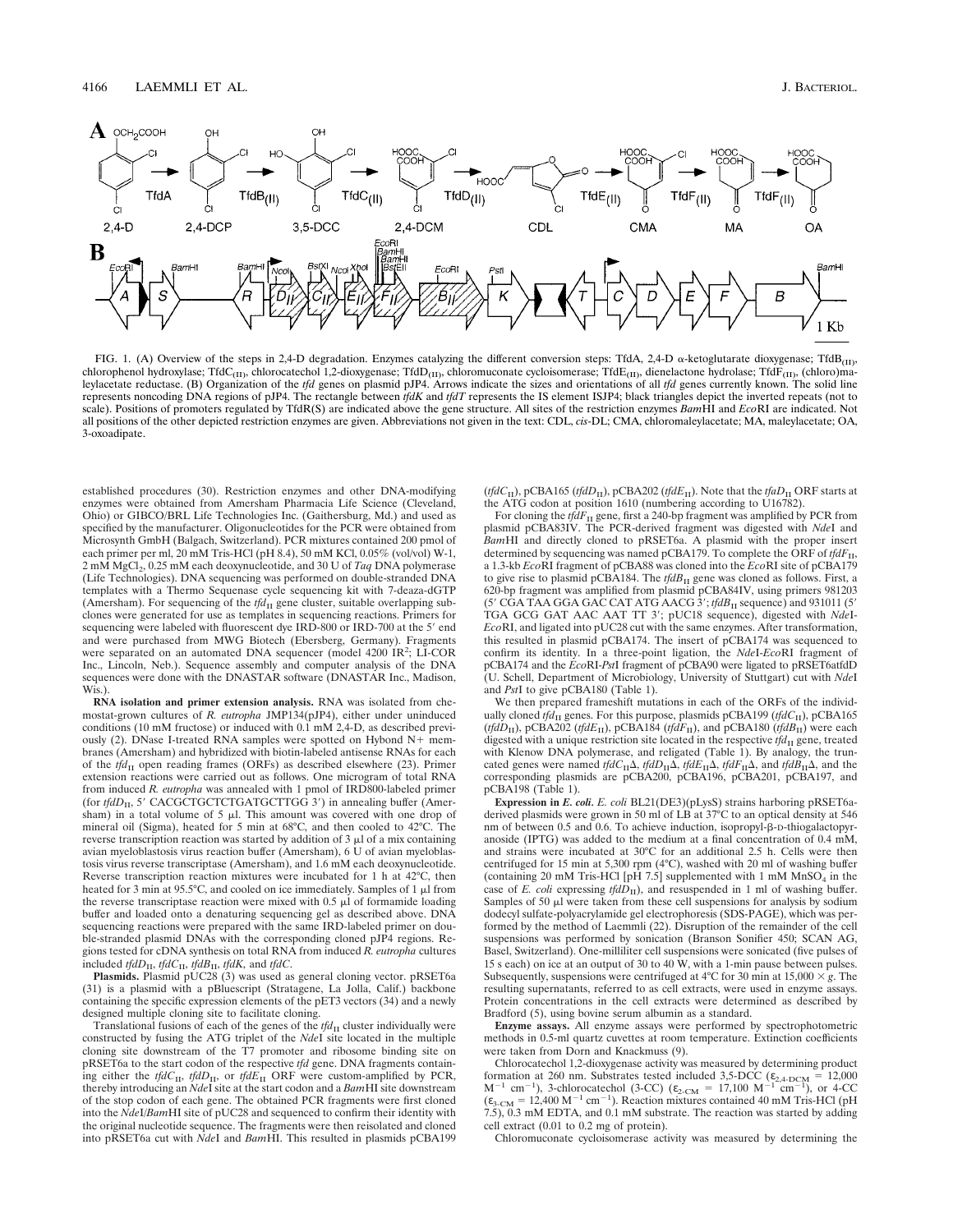TABLE 1. Plasmids constructed in this work

| Plasmid | Description                                                                                            |
|---------|--------------------------------------------------------------------------------------------------------|
|         | fragment of pJP4 containing $tfdE_{\text{II}}$ ; Ap <sup>r</sup>                                       |
|         | fragment of pJP4 containing part of $tfdF_{II}$                                                        |
|         | and <i>tfdB</i> <sub>11</sub> ; $Apr$                                                                  |
|         | of pJP4 containing part of $tfdB_{\text{tr}}$ and $tfdK$ ;<br>Ap <sup>r</sup>                          |
|         | pCBA1221-kb SacII fragment of pCBA89; contains $tfdCII$                                                |
|         | amplified by PCR from pCBA84IV; contains<br>part of <i>tfdB</i> <sub>II</sub> , $Apr$                  |
|         | fragment amplified by PCR from pCBA83IV;<br>contains part of $tfdF_{II}$ ; Ap <sup>r</sup>             |
|         | fragment amplified from pCBA89; contains<br><i>tfdD</i> <sub>11</sub> ; $Apr$                          |
|         | pCBA174 and fragment EcoRI-PstI from<br>pCBA90; contains complete $tfdB_{\text{II}}$ ; Ap <sup>r</sup> |
|         | pCBA88; contains <i>tfdF</i> <sub>II</sub> ; Ap <sup>r</sup>                                           |
|         | fragment amplified from pCBA122; contains<br><i>tfd</i> $C_{\text{II}}$ ; Ap <sup>r</sup>              |
|         | contains frameshift mutation in $tfdD_{\text{II}}$ ; Ap <sup>r</sup>                                   |
|         | contains frameshift mutation in $tfdF_{\text{II}}$ ; Ap <sup>r</sup>                                   |
|         | contains frameshift mutation in $tfdB_{\text{II}}$ ; Ap <sup>r</sup>                                   |
|         | fragment of pCBA192; contains $tfdC_{II}$ ; Ap <sup>r</sup>                                            |
|         | contains frameshift mutation in $tfdC_{II}$ ; Ap <sup>r</sup>                                          |
|         | contains frameshift mutation in $tfdE_{II}$ ; Ap <sup>r</sup>                                          |
|         | fragment amplified from pCBA89; contains<br><i>tfd</i> $E_{\text{II}}$ ; Ap <sup>r</sup>               |

disappearance rate of substrate at 260 nm. Substrates used were 2-chloromuconate (2-CM), 3-CM, or freshly made 2,4-DCM (see below). Reaction mixtures contained 30 mM Tris-HCl (pH 7.5), 1 mM MnSO<sub>4</sub>, and 0.1 mM substrate. Cycloisomerization of chloromuconates was assayed in the presence of an excess of dienelactone hydrolase to avoid accumulation of 4-carboxymethylene-but-2 en-4-olides. For the conversion of 2,4-DCM, an extinction coefficient of 5,800  $\rm M^{-1}$  cm $^{-1}$  was used (21). The reaction was started by adding cell extract (0.01 to 0.2 mg of protein).

Dienelactone hydrolase activity was measured at 280 nm by determining the disappearance rate of substrate (*cis*-dienelactone [DL]  $[\epsilon_{\text{DL}} = 17,000 \text{ M}^{-1} \text{ cm}^{-1}]$ <br>or *trans*-DL). Reaction mixtures contained 10 mM histidine-HCl (pH 6.5) and 0.1 mM substrate. The reaction was started by adding cell extract  $(0.01 \text{ to } 0.2 \text{ mg})$ of protein).

Maleylacetate reductase activity was measured by determining maleylacetatedependent NADH oxidation at 340 nm. Reaction mixtures contained 50 mM Tris-HCl (pH 7), 0.4 mM NADH, and cell extract (0.01 to 0.2 mg of protein).<br>After the unspecific oxidation rate of NADH ( $\varepsilon_{\text{NADH}} = 6,300 \text{ M}^{-1} \text{ cm}^{-1}$ ) was determined, the reaction was started by adding 0.4 mM freshly prepared maleylacetate (see below).

2,4-DCP dioxygenase was measured by determining 2,4-DCP-dependent NADPH oxidation at 340 nm. Reaction mixtures contained 60 mM phosphate buffer (pH 7.6), 0.03 mM flavin adenine dinucleotide, 0.3 mM NADPH, and cell extract (0.01 to 0.2 mg of protein). After the unspecific oxidation rate of NADPH  $(\epsilon_{\text{NADPH}} = 6,300 \text{ M}^{-1} \text{ cm}^{-1})$  was determined, the reaction was started by adding 0.05 mM 2,4-DCP.

**Chemicals.** 3-CC was a kind gift of Barbara Jakobs, GFB, Braunschweig, Germany. 4-CC and 3,5-DCC were purchased from Promochem GmbH (Wesel, Germany). 3-CM, *cis*-DL, and *trans*-DL were a kind gift from Walter Reineke,

Bergische Universität-Gesamthochschule Wuppertal, Wuppertal, Germany. 2,4-<br>DCM was prepared by incubation of a solution of 1 mM 3,5-DCC in 30 mM Tris-HCl (pH 8) with cell extract of *E. coli* BL21(pCBA199) expressing *tfdC*<sub>II</sub>. The formation of 2,4-DCM was followed spectrophotometrically at 260 nm. After 20 min, the reaction mixture was centrifuged through a Centricon-10 (Amicon, Inc., Beverly, Mass.) filter at  $5,000 \times g$ . Maleylacetate was prepared by alkaline hydrolysis of *cis*-DL, as described elsewhere (11), by mixing 1 ml of 5 mM *cis-DL* with 7.5  $\mu$ l of 2 N NaOH and incubating for 15 min at room temperature. 2,4-DCP was purchased from Fluka Chemie AG (Buchs, Switzerland).

**Digital imaging.** Sequence images were exported as TIFF files. Autoradiographic films and protein gels were scanned on a laser densitometer (Molecular Dynamics, Sunnyvale, Calif.) and exported as TIFF files. All TIFF files were imported into Adobe Photoshop (version 4.0; Adobe Systems, Inc., Mountain View, Calif.), cropped to the appropriate size, enhanced whenever necessary for reproduction, saved as gray scale TIFF files, and placed into Adobe Illustrator (version 8.0) for text additions.

**Nucleotide sequence accession number.** The sequence of the  $tfd<sub>H</sub>$  gene cluster was deposited in GenBank under accession number U16782.

## **RESULTS**

**Identification of a second gene cluster for chlorophenol and chlorocatechol metabolism on pJP4.** In the *tfdR-tfdK* intergenic region of plasmid pJP4, we located five ORFs with significant homology to genes for the metabolism of chlorinated phenols and catechols. The ORFs were arranged serially and in an orientation opposite that of the *tfdR* gene (Fig. 1). To signify their resemblance to genes from the *tfdCDEFB* cluster on pJP4, the ORFs were sequentially labeled *tfdD*<sub>II</sub>, *tfdC*<sub>II</sub>, *tfdE*<sub>II</sub>, *tfdF*<sub>II</sub>, and *tfdB*<sub>II</sub>. The percentages of amino acid identity between the predicted polypeptides from the *tfd*<sub>II</sub> genes and their counterparts from the *tfdCDEFB* genes varied substantially (Table 2). For example, Tfd $E_{II}$  had only 15% predicted identical amino acids with TfdE, whereas  $TfdC<sub>II</sub>$  and  $TfdC$ shared 60% amino acid identity. The evolutionary relationships of the Tfd<sub>II</sub> and Tfd<sub>I</sub> gene products with other related proteins have been clearly pointed out elsewhere (10). These sequence comparisons indicated quite well that the  $tfd<sub>II</sub>$  genes were not simply a duplication of the  $tfd<sub>I</sub>$  cluster, or vice versa, but had a different evolutionary origin.

This became evident also from a comparison of the gene organization of the two clusters. In the  $tfd<sub>II</sub>$  cluster, the  $tfd<sub>II</sub>$ ORF preceded that of  $tfdC_{II}$ , whereas the opposite was found in the *tfd*<sub>I</sub> cluster. Furthermore, no ORFs overlapped in the  $tfd<sub>I</sub>$  cluster, whereas two cases of translational coupling (i.e., *tfdCD* and *tfdEF*) occur in the *tfd*<sub>I</sub> cluster. In addition, the remainder of an ORF with unknown function exists between *tfdD* and *tfdE* which is similar to the *tcbCDEF* and *clcABDE* clusters but was absent in the  $tfd<sub>II</sub>$  cluster. The  $tfd<sub>II</sub>$  cluster showed highest percentages of identity to a set of *tfd* genes on plasmid pEST4011 of *Pseudomonas putida* and of *Variovorax paradoxus* (T. Valleys, L. Shengao, and K. Miyashita, unpublished data [DDBJ/EMBL/GenBank accession no. AB028643]). although smaller deletions or frameshift mutations must have occurred there. For example, the first 131 bp of the  $tfdD_{\text{II}}$  ORF had 74% sequence identity to a region upstream of the *tfdC* gene of pEST4011, but no complete *tfdD* ORF exists. TfdC<sub>II</sub> had only 60% identical amino acids with TfdC, whereas it showed 83.5% identity with TfdC of pEST4011 (26). TfdE<sub>II</sub> carried 79.6% identical amino acid residues with the predicted polypeptide encoded by *tfdE* from *V. paradoxus*. Interestingly, the TfdE polypeptide predicted from *tfdE* on pEST4011 (26) had no significant similarity with Tfd $E_{II}$  except for the first 22 amino acids, although the DNA sequence identity along the total 708-bp region in common was 77.4%. However, introducing a 2-bp frameshift into the *tfdE* ORF 66 bp downstream of the ATG start codon on pEST4011 would again result in a theoretical polypeptide with 79.6% similarity to Tfd $E_{II}$  and 100% identity to TfdE of *V. paradoxus*.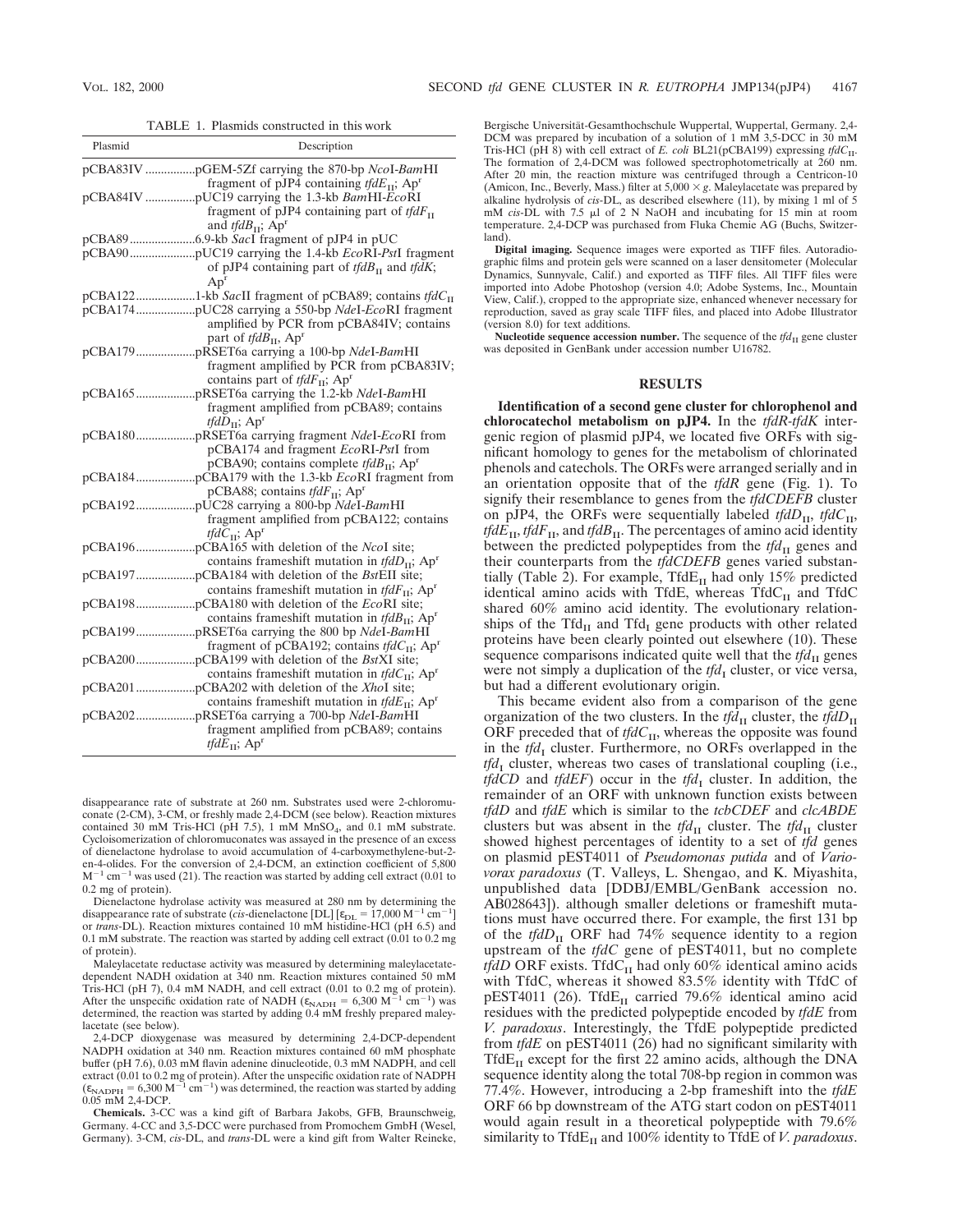TABLE 2. Features of the ORFs of the  $tfd<sub>I</sub>$  and  $tfd<sub>II</sub>$  gene clusters

| <b>ORF</b>         | Ribosome<br>binding site | bp between RBS<br>and start codon | Start codon | Location on<br>sequence <sup><math>a</math></sup> | Length of<br>$ORF$ (bp) | Predicted molecular<br>mass (kDa) | Pairwise<br>identity $(\%)^b$ |
|--------------------|--------------------------|-----------------------------------|-------------|---------------------------------------------------|-------------------------|-----------------------------------|-------------------------------|
| tfdC               | GGAGG                    |                                   | <b>GTG</b>  | $337 - 1104$                                      | 765                     | 28.3                              |                               |
| $tfdC_{\text{II}}$ | <b>GAAGAG</b>            |                                   | ATG         | 2856-3617                                         | 759                     | 28.1                              | 60                            |
| tfdD               | GGGGG                    |                                   | <b>GTG</b>  | 1101-2213                                         | 1.110                   | 39.7                              |                               |
| $tfdD_{\Pi}^{\ c}$ | $-\text{/GAAGCG}$        | $-$ /9                            | ATG/GTG     | 1610/1694-2659                                    | 1,047/963               | 36.9                              | 35                            |
| tfdE               | GGAG                     |                                   | ATG         | 2288-2992                                         | 702                     | 25.4                              |                               |
| $tfdE_{\text{II}}$ | GAAGG                    |                                   | ATG         | 3639-4346                                         | 705                     | 25.4                              | 15                            |
| tfdF               | GAAGG                    |                                   | ATG         | 2989-4053                                         | 1.062                   | 37.9                              |                               |
| tfd $F_{\rm II}$   | GGGGG                    |                                   | <b>GTG</b>  | 4348-5427                                         | 1.077                   | 37.5                              | 45                            |
| tfdB               | GGAGG                    |                                   | ATG         | 4398-6194                                         | 1.794                   | 65.4                              |                               |
| $tfdB_{\text{II}}$ | GGAG                     |                                   | ATG         | 5495-7255                                         | 1,758                   | 64.4                              | 62                            |

*a* GenBank accession no. M35097 (*tfdCDEFB*) and U16782 (*tfd*<sub>II</sub> cluster). *b* Calculated at the amino acid level.

*<sup>c</sup>* The slash indicates that there is no ribosome binding site corresponding to the ATG codon.

Finally, TfdB<sub>II</sub> carried  $90.8\%$  amino acid identity to TfdB of pEST4011.

Codon usage among genes of the  $tfd<sub>II</sub>$  genes differed slightly from that of  $tfd_1$ : the two lysine codons TTA and TCT, the two serine codons TCT and AGT, and the two stop codons TAG and TAA did not occur in any of the *tfd*<sub>II</sub> genes, whereas all possible codons occurred at least once in the  $tfd<sub>I</sub>$  genes (Fig. 2B). This difference in codon usage may have effects on relative translation efficiency of the  $tfd<sub>H</sub>$  or  $tfd<sub>I</sub>$  mRNAs, for example, when codon demand does not coincide with specific tRNA abundance in the cell (35). Both clusters tended to use the codons containing a G or C wobble base more abundantly than those with A or T (Fig. 2B). This bias was reflected in the high average G+C content of both gene clusters; for *tfdCDEFB*,



FIG. 2. (A) G+C content of the *tfd* region on plasmid pJP4. The graph was created using the program Curve.It (ICGEB, Trieste, Italy) with a window of 100 bp. Dotted lines indicate the average  $G+C$  content for distinct fragments. (B) Codon usage of the  $tfd<sub>I</sub>$  and  $tfd<sub>II</sub>$  gene clusters. The black and white bars represent the fraction of usage of a certain codon among all possible codons for a certain amino acid. Addition of all fractions of all possible codons for a certain amino acid gives a total fraction of 1. The codons are ordered by  $G+C$  content and wobble base, rich  $G+C$  content (left) to poor  $G+C$  content (right).

however, the G+C content was remarkably lower (56%) than that for the  $tfd<sub>II</sub>$  cluster (66%) (Fig. 2A).

**Expression of each of the**  $tfd<sub>H</sub>$  **genes in** *E. coli.* **Cell extracts** of *E. coli* BL21 cultures overexpressing each *tfd*<sub>II</sub> gene individually were analyzed by SDS-PAGE (Fig. 3) and assayed for enzyme activities from the chlorocatechol and chlorophenol oxidative pathway (Table 3). As negative controls, induced cultures of each of the *E. coli* strains containing the plasmids with mutated  $tfd<sub>II</sub>$  ORFs were used, along with *E. coli* BL21 without any pRSET plasmid. In total cell extract of *E. coli* BL21(pCBA165) expressing the  $tfdD<sub>II</sub>$  gene from its ATG start, we detected an overproduced polypeptide of about 42 kDa (Fig. 3, lane 5) which was absent in extracts of *E. coli* BL21(pCBA196) harboring a frameshift mutation in  $tfdD_{\text{II}}$ (Fig. 3, lane 4). Chloromuconate cycloisomerase activity with 2,4-DCM and 3-CM as substrates was indeed detected in cell extracts of *E. coli* cultures harboring pCBA165 (Table 3). Significantly lower values were obtained when 2-CM was used as substrate. In cell extracts from cultures expressing the *tfdD*<sub>II</sub> frameshift mutant, however, no activity was found. Chlorocatechol 1,2-dioxygenase activity was clearly present in cell extracts from cultures expressing the  $tfdC<sub>II</sub>$  gene, with either 3,5-DCC, 3-CC, or 4-CC as substrate (Table 3). The predicted molecular mass of the polypeptide encoded by this ORF (28.1 kDa) fit well with the 27-kDa protein band determined by SDS-PAGE (Fig. 3, lane 2). No activity was detected in extracts of *E. coli* BL21 harboring the truncated gene  $tfdC_H\Delta$ . The observed peptide of 27 kDa in cell extracts of *E. coli* expressing *tfd* $C_{\text{II}}\Delta$  is caused by the frameshift at the *Bst*XI site, accidentally resulting in a peptide of the same size as  $Tf dC_{II}$ .

With *cis*- and *trans*-DL as substrates, dienelactone hydrolase activity was clearly detected in cell extracts from cultures expressing *tfdE*<sub>II</sub>. This activity coincided with the production of a 25-kDa protein (Fig. 3, lane 8). In contrast, we found no such polypeptide (Fig. 3, lane 7) and also no hydrolase activity with cells expressing  $tfdE_{\text{II}}\Delta$  from plasmid pCBA201. Maleylacetate reductase activity was detected in cell extracts of *E. coli* BL21 harboring *tfdF*<sub>II</sub> by monitoring the maleylacetate-dependent oxidation of NADH (Table 3). In these cell extracts, SDS-PAGE revealed a protein with an apparent mass of about 37 kDa, which is close to the theoretically predicted mass of 37.5 kDa (Fig. 3, lane 10). This protein band was absent in total cell extracts of *E. coli* BL21(pCBA197), carrying a frameshift mutation in *tfdF*<sub>II</sub> (Fig. 3, lane 9). Both *E. coli* BL21(pCBA184) and *E. coli* (pCBA197) strongly produced a 27-kDa protein, which might be the result of a translational fusion protein starting at nucleotide position 3844 (numbering according to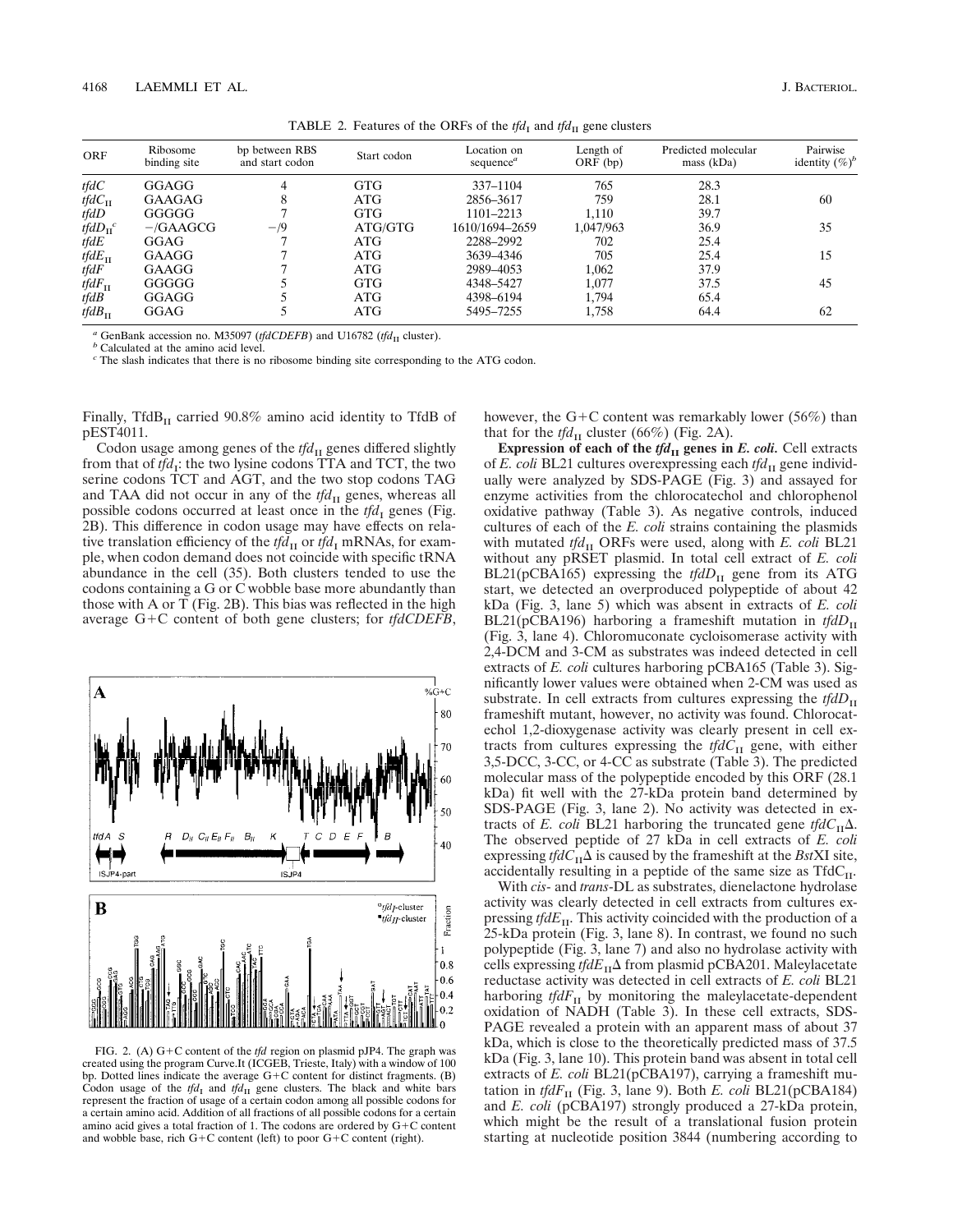|                                    | Plasmid |                          | Sp act (mU/mg of protein) <sup>a</sup> |                   |                     |        |                 |                     |                 |                     |               |
|------------------------------------|---------|--------------------------|----------------------------------------|-------------------|---------------------|--------|-----------------|---------------------|-----------------|---------------------|---------------|
| Gene                               |         | CC $1,2$ -D <sup>b</sup> |                                        | <b>CMC</b>        |                     |        | <b>DLH</b>      |                     | MAR,            | $2,4$ -DPH,         |               |
|                                    |         | $3,5$ -DCC               | $3-CC$                                 | $4-CC$            | $2,4$ -DCM          | $2-CM$ | $3-CM$          | $cis$ - $DL$        | trans-<br>DL    | MA                  | $2,4$ -DCP    |
| $tfdC_{\text{II}}$                 | pCBA199 | $10^{3}$                 | $0.8 \times 10^3$                      | $0.6 \times 10^3$ |                     |        |                 |                     |                 |                     |               |
| tfd $C_{\Pi}\Delta^{c}$            | pCBA200 | 2                        | 4                                      | 2                 |                     |        |                 |                     |                 |                     |               |
| $tfdD_{\text{II}}$                 | pCBA165 |                          | $-$ <sup>d</sup>                       |                   | $4.4 \times 10^{3}$ | 60     | $2 \times 10^3$ |                     |                 |                     |               |
| <i>tfdD</i> <sub>II</sub> $\Delta$ | pCBA196 |                          |                                        |                   | $-3$                | $-1$   | 6               |                     |                 |                     |               |
| $tfdE_{\text{II}}$                 | pCBA202 |                          |                                        |                   |                     |        |                 | $2.6 \times 10^{3}$ | $2 \times 10^3$ |                     |               |
| tfd $E_{\rm II}\Delta$             | pCBA201 |                          |                                        |                   |                     |        |                 | 17                  | 4               |                     |               |
| $tfdF_{\text{II}}$                 | pCBA184 |                          |                                        |                   |                     |        |                 |                     |                 | $3.6 \times 10^{3}$ |               |
| tfd $F_{\text{II}}\Delta$          | pCBA197 |                          |                                        |                   |                     |        |                 |                     |                 | 37                  |               |
| $tfdB_{\text{II}}$                 | pCBA180 |                          |                                        |                   |                     |        |                 |                     |                 |                     |               |
| tfd $B_{\text{II}}\Delta$          | pCBA198 |                          |                                        |                   |                     |        |                 |                     |                 |                     | $\mathcal{D}$ |
| None                               |         |                          | 1.1                                    |                   |                     |        | 1.7             | 1.1                 |                 | 31                  |               |

TABLE 3. Enzyme specific activities encoded by the *tfd*<sub>II</sub> genes measured in cell extracts of *E. coli* BL21

<sup>a</sup> 1 U = 1 µmol of substrate disappearance or product formation per min. Shown are representative values from one activity assay. Assays were performed at least in independent triplicates.<br><sup>*b*</sup> CC 1,2-D, chlorocatechol 1,2-dioxygenase; CMC, chloromuconate cycloisomerase; DLH, dienelactone hydrolase; MAR, maleylacetate reductase; 2,4-DPH,

2,4-dichlorophenol hydroxylase; DCC, dichlorocatechol; CC, chlorocatechol; DCM, dichloromuconate; CM, chloromuconate; DL, dienelactone; MA, maleylacetate;

 $\int_a^c$  Frameshift in *tfdC*<sub>II</sub>. *d* —, not measured.

GenBank entry U16782) and continuing in pRSET6a. A slight background activity was found with cell extracts expressing a frameshift mutated *tfdF*<sub>II</sub> and in cell extracts from *E. coli* without any pRSET-type plasmid (Table 3). We suppose, therefore, that this low activity is due to native proteins from *E. coli* itself. Finally, the activity of TfdB<sub>II</sub> was determined in cell extracts of  $E$ . coli BL21 harboring  $tfdB$ <sub>II</sub> and compared to that in cell extracts of *E. coli* BL21 containing the frameshift mutated *tfdB*<sub>II</sub> $\Delta$ . The activities measured for TfdB<sub>II</sub> were lower than those of the other  $Tfd<sub>II</sub>$  enzymes but still higher than the activities measured in the negative control. The molecular mass of the Tfd $B<sub>II</sub>$  protein in cells harboring pCBA180 was as predicted (65 kDa) (Fig. 3, lane 13). In *E. coli*(pCBA198) containing a frameshift mutation in the  $tfdB_{II}$  gene, we observed a protein of 24 kDa, which is the size of the generated truncated TfdB<sub>II</sub> $\Delta$  protein (Fig. 3, lane 12). Based on these results, we conclude that the  $Tfd<sub>II</sub>$  enzymes catalyzed the transformations expected from their similarities to the  $Tfd<sub>I</sub>$  counterparts.

**Expression of the**  $tfd<sub>II</sub>$  **genes in** *R. eutropha* **JMP134(pJP4).** Since enzyme assays in extracts from *R. eutropha* JMP134 do not allow us to distinguish between activities from the *tfd*<sub>I</sub> cluster and the corresponding ones from the  $tfd<sub>II</sub>$  cluster, we relied on specific mRNA analysis to determine if transcription from the *tfd*<sub>II</sub> genes occurred. Induction of transcription was shown by hybridizing total RNA, isolated from a continuous culture at different time points after addition of 0.1 mM 2,4-D to the medium, with probes for the different  $tfd<sub>II</sub>$  genes. Immediately after addition of 2,4-D, levels of mRNA of the *tfdC*<sub>II</sub> gene increased rapidly, followed shortly by those of *tfdE*<sub>II</sub>, *tfdB*<sub>II</sub>, and *tfdK* (Fig. 4). Maximum levels of mRNA were reached 14 min after induction, after which there was a de-



FIG. 3. SDS-polyacrylamide gel of total cell extracts of IPTG-induced *E. coli* BL21(DE3)(pLysS) strains harboring pRSET6a-derived plasmids carrying one of the *tfd*<sub>II</sub> genes or its truncated derivative. Lanes: 1, pCBA200 (*tfdC*<sub>II</sub>Δ); 2, pCBA199 (*tfdC*<sub>II</sub>); 3, molecular size marker; 4, pCBA196 (*tfdD*<sub>II</sub>Δ); 5, pCBA165 (*tfdD*<sub>II</sub>); 6, molecular size marker; 7, pCBA201 (*tfdE*<sub>II</sub>Δ); 8, pCBA202 (*tfdE*<sub>II</sub>); 9, pCBA197 (*tfdF*<sub>II</sub>Δ); 10, pCBA184 (*tfdF*<sub>II</sub>); 11, molecular size marker; 12, pCBA198 (*tfdB*<sub>II</sub>Δ); 13, pCBA180 ( $tfdB$ <sub>II</sub>). Positions of molecular masses are indicated on the left and right. The arrow in lane 10 points to the putative TfdF<sub>II</sub> protein. (Digital image was recorded as a TIFF file; background was enhanced for reproduction in Adobe Photoshop.)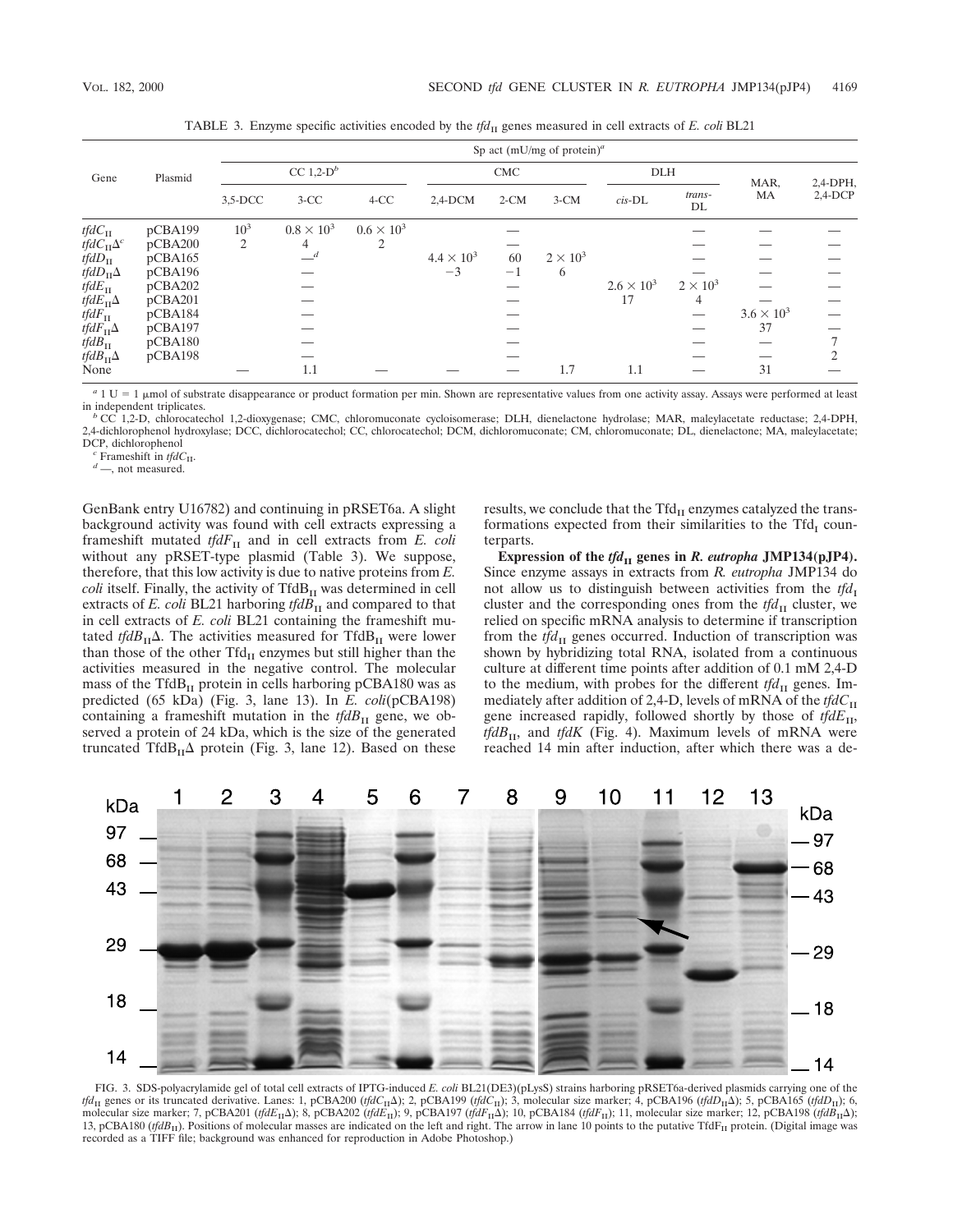

FIG. 4. Dot blot hybridizations of total RNA isolated from a chemostatgrown culture of *R. eutropha* JMP134 before and after induction with 2,4-D. Antisense RNA probes are indicated on the left. Times at which the samples were taken from the chemostat are indicated at the bottom. 2,4-D was introduced into the chemostat at time zero. Panels for each hybridization were obtained in independent hybridization experiments; therefore, signal intensities cannot be directly compared between different probes. In addition, spot densities were not corrected for small differences among total RNA amounts spotted at each position. Note the distinct and immediate strong induction for all markers except  $tfdR$  and EUB (=16S rRNA). (Digital image was obtained by scanning of original autoradiograms; individual TIFF files were compiled in Adobe Photoshop.)

crease in mRNA to a stable level that remained unchanged for over 10 h. We observed a similar pattern of gene induction for the *tfdA* and *tfdCD* genes (Fig. 4). Expression of *tfdR*, as well as that of the gene for 16S rRNA, remained essentially unchanged upon addition of 2,4-D (Fig. 4).

To map transcriptional start sites of the  $tfd<sub>II</sub>$  gene cluster, we performed primer extension analysis on total RNA that was isolated from chemostat-grown cells of *R. eutropha* JMP134(pJP4) under uninduced and induced (i.e., with 2,4-D) conditions. Using a primer positioned in the  $tfdD<sub>H</sub>$  gene, we

were able to detect a specific cDNA transcript which was not observed from an uninduced culture (Fig. 5). The product identified a single transcription start site at a G residue at position  $-82$  relative to the putative GTG or  $+3$  relative to the postulated ATG translation start codon of *tfdD*<sub>II</sub> (Fig. 5). This makes the GTG a more likely candidate for the translation start codon of the  $tfdD_{\text{II}}$  gene (Fig. 5). We found no primer extension products from primers positioned in the reading frames of any of the other genes of the  $tfd<sub>H</sub>$  cluster, including *tfdK*. These results suggest an operon-like organization for the genes *tfdD* $_{II}$  to *tfdK*. From the location of the transcriptional start site, we propose a TTAGAC/TAGACT promoter sequence for  $tfdD_{\text{II}}$  (Fig. 5). Control primer extension reactions with a primer complementary to *tfdC* resulted in transcription starts at T and G (nucleotides 286 and 287), 4 nucleotides downstream of the  $-10$  region proposed by Perkins (29) (not shown).

# **DISCUSSION**

Further exploration of the ISJP4-flanked transposable element on pJP4 led us to discover five ORFs, potentially encoding the metabolism of chlorocatechols and of chlorophenols. The ORFs were designated *tfdD*<sub>II</sub>, *tfdC*<sub>II</sub>, *tfdE*<sub>II</sub>, *tfdF*<sub>II</sub>, and *tfdB*<sub>II</sub>, by analogy to the *tfdCDEFB* genes on pJP4. We demonstrated by expressing each individual ORF in *E. coli* that the ORF designated  $tfdD_{II}$  codes for a chloromuconate cycloisomerase, *tfdC*<sub>II</sub> codes for a chlorocatechol 1,2-dioxygenase, *tfdE*II codes for a dienelactone hydrolase, *tfdF*II codes for a maleylacetate reductase, and *tfdB*<sub>II</sub> codes for a chlorophenol hydroxylase. Together with the previously characterized *tfd* genes, this brings to eight the number of genes that are presently included in the transposable DNA: *tfdS*, *tfdR*, and *tfdD*<sub>II</sub>- $C_{\text{II}}E_{\text{II}}F_{\text{II}}B_{\text{II}}K$ . Substantial evidence leads us to believe that the  $tfd<sub>I</sub>$  and  $tfd<sub>II</sub>$  genes were acquired from different origins rather than evolved by duplication and divergence within one host. First, the actual percentages of identity among counterparts in the *tfd*<sub>I</sub> and *tfd*<sub>II</sub> clusters were rather low (15 to 62% at the amino acid level). Second, the G+C content of the  $tfd<sub>II</sub>$  genes



FIG. 5. (A) Digital image from the gel region showing the size of the transcript synthesized from the  $tfd$ <sub>II</sub> mRNA and the sequence derived with the same primer. (Image recorded as a TIFF file on a LI-COR IR<sup>2</sup> sequencer; background enhanced for reproduction purposes in Adobe Photoshop). The arrow points to the specific transcript observed under induced (in; with 2,4-D) conditions. un, uninduced. (B) Relevant part of the DNA sequence upstream of the  $tfdD<sub>II</sub>$  ORF. Translation of  $tfdD<sub>II</sub>$ is shown from the second possible start (Val at position 1694). The dotted line represents continuation of the ORF in the upstream direction. The first start codon (ATG at position 1612), however, was identified as the position of the transcription start (indicated with 11). Possible promoter elements and the TfdR binding site are indicated. The shaded region represents the sequence showed in the digital image.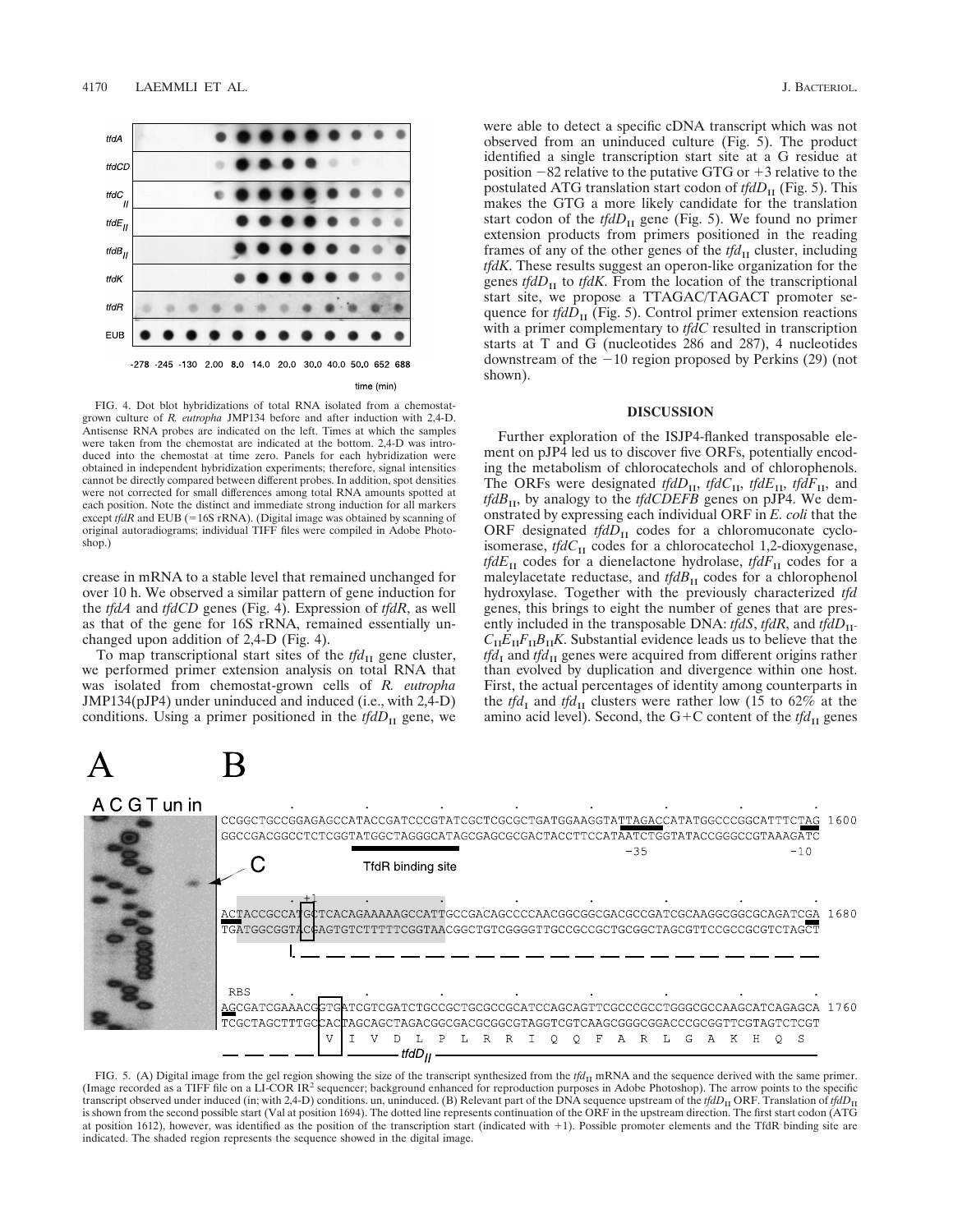

FIG. 6. (A) Comparison of the genetic organizations of the *tfd*<sub>II</sub> clusters of *R. eutropha* JMP134, *V. paradoxus* (Valleys et al., unpublished), and *P. putida* (pEST4011) (20). Connecting lines point to regions of high sequence identity among the different gene clusters. Percentages of sequence identity are given between the gene maps. The striped areas indicate regions deleted from the *tfd*<sub>II</sub> cluster of *R. eutropha* compared to the others. GenBank accession numbers are given in panel A. (B) Sequence alignment of the intergenic regions directly upstream of *tfdR* in the direction of *tfdD*<sub>II</sub> (for *R. eutropha*) or *tfdC* (for *V. paradoxus* and pEST4011). Boxed regions point to the conserved TfdR binding motif and to the -35 and -10 promoter sequences. The asterisk indicates the mapped transcription start site for the *R*.  $eutron$ *tfd*<sub>II</sub> operon.

is significantly higher (Fig. 2). Since *tfdS* and *tfdR* are fully identical, and perhaps themselves the result of a duplication event, we suppose that at one point a DNA fragment containing *tfdR* and *tfdD*<sub>II</sub> $C_{II}E_{II}F_{II}B_{II}K_{II}$  flanked by ISJP4 was mobilized into an ancestor pJP4 plasmid.

The results obtained with expression in *E. coli* showed that the *tfd*<sub>II</sub> genes can encode 2,4-DCP-metabolizing enzymes. Furthermore, we showed that the *tfd*<sub>II</sub> genes are transcribed in *R. eutropha* when cells are exposed to 2,4-D. Although we could not directly demonstrate that the *tfd*<sub>II</sub> genes are indeed translated into functional enzymes in *R. eutropha* JMP134, it seems rather unlikely that they would not be. First, all of the *tfd*<sub>II</sub> genes are transcribed and induced upon exposure of the cells to 2,4-D, and as strongly as the genes from the cluster  $tfd<sub>I</sub>$ (Fig. 5). Second, at least three gene products from the  $tfd<sub>II</sub>$ cluster are synthesized during growth on 2,4-D: TfdR, the regulatory protein of all the pathway genes; TfdK, a transporter protein for 2,4-D; and Tfd $F_{II}$ , the maleylacetate reductase (19, 24, 25, 27, 32). Accidentally, the purified active enzyme catalyzing 2-chloromaleylacetate reduction in *R. eutropha* JMP134 turned out to be Tfd $F_{II}$ , which was proven by  $NH_2$ terminal sequencing of the purified protein (32). Moreover, it was recently demonstrated that *R. eutropha* strains with a plasmid containing the  $tfd<sub>II</sub>$  gene cluster could actually grow on 3-chlorobenzoate (28). This makes it unlikely that the  $tfd<sub>II</sub>$ genes would not be translated in *R. eutropha* JMP134, although especially the  $tfdD_{\text{II}}$  ORF has a very poor ribosome binding site. Strangely enough, the *tfd*<sub>II</sub> genes were not detected along with the  $tfd<sub>I</sub>$  genes in the original transposon mutagenesis studies performed by Don et al. (8). We can at least rule out that the  $tfd<sub>II</sub>$  cluster was inserted on pJP4 after their analysis, since the physical map of plasmid pJP4 as drawn by Don and Pemberton in 1985 (6) is identical to the current map determined from DNA sequencing data.

At this point, the question arises as to why the present-day configuration of the *tfd* genes with two sets of homologous genes is kept on plasmid pJP4 as it is. One answer is that at least some of the functions encoded within the  $tfd<sub>H</sub>$  cluster are favorable for growth on 2,4-D. Such a function might indeed be the chloromaleylacetate reductase Tfd $F_{II}$ . TfdF transposon mutants grew poorly on 2,4-D but well on 3-chlorobenzoate (8), which suggests that not TfdF but  $TfdF<sub>II</sub>$  actually catalyzes the dechlorination of 2-chloromaleylacetate during growth on 2,4-D. Another function specific for the  $tfd<sub>H</sub>$  cluster is TfdK, a transporter protein which facilitates uptake of 2,4-D at low extracellular concentrations. However, TfdK does not seem to be indispensable for growth (25). A more important function, however, is carried by the regulatory protein TfdR (or its identical twin TfdS). Since TfdR is the transcriptional activator for *tfdA* expression and for both the *tfd*<sub>I</sub> and the *tfd*<sub>II</sub> genes (19, 24, 27), its loss would abolish 2,4-D pathway induction. Most likely, if the  $tfd<sub>II</sub>$  cluster were to become lost from pJP4, this would occur through recombination of homologous regions or activity of the ISJP4 element. Recombination between the right-end partial copy of ISJP4 (located between *tfdS* and *tfdA*) and ISJP4 (downstream of *tfdK*) would lead to loss of the regulatory genes. An alternative, perhaps more seldom, recombination between *tfdT* and *tfdR* would lead to loss of the *tfd*<sub>II</sub> cluster but could still restore the regulatory function. At least one plasmid with this type of recombination seems to exist, i.e., pMAB1. Restriction analysis of pMAB1 suggests identical *tfd-CDEF* genes as on pJP4 but a recombination between *tfdT* and *tfdR* (21). This again points to the importance of maintaining proper regulation of the *tfd* pathway genes. Therefore, it seems that the current configuration is locked into a semistable state, due to the presence of the current regulatory genes within the *tfd*<sub>II</sub> cluster and the inactivated original regulatory gene (*tfdT*) lying in the *tfd*<sub>I</sub> cluster.

We can speculate a little on the genealogy of the  $tfd<sub>H</sub>$  cluster, since at least two other genetic systems for 2,4-D degradation are known to carry *tfd*-type genes with higher identities to the *tfd*<sub>II</sub> cluster of pJP4 than to the *tfd*<sub>I</sub> cluster (Fig. 6). One of